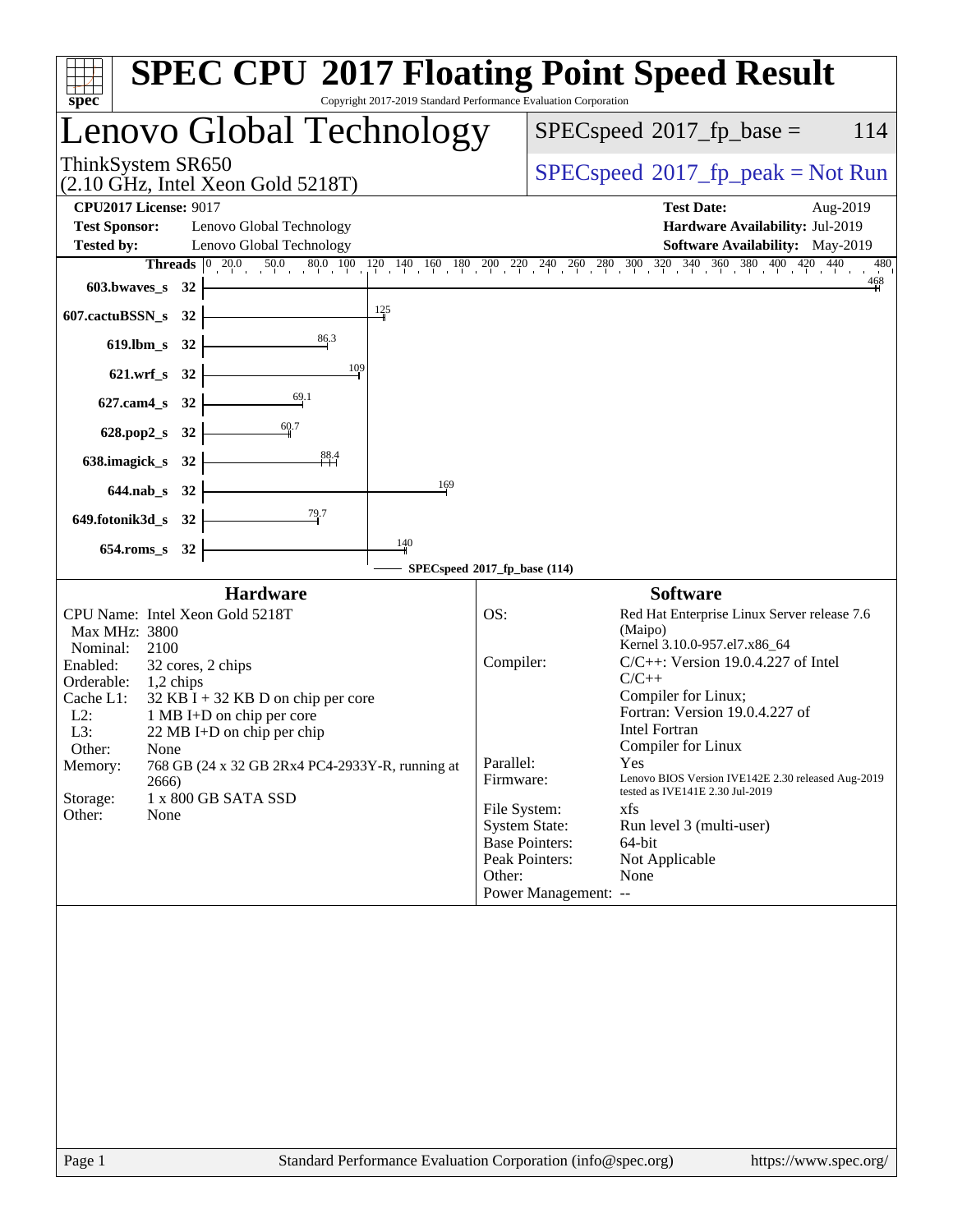

# **[SPEC CPU](http://www.spec.org/auto/cpu2017/Docs/result-fields.html#SPECCPU2017FloatingPointSpeedResult)[2017 Floating Point Speed Result](http://www.spec.org/auto/cpu2017/Docs/result-fields.html#SPECCPU2017FloatingPointSpeedResult)**

Copyright 2017-2019 Standard Performance Evaluation Corporation

## Lenovo Global Technology

#### $SPEC speed^{\circ}2017$  fp base = 114

(2.10 GHz, Intel Xeon Gold 5218T)

ThinkSystem SR650<br>  $SPEC speed^{\circ}2017$  [p\_peak = Not Run

**[Test Sponsor:](http://www.spec.org/auto/cpu2017/Docs/result-fields.html#TestSponsor)** Lenovo Global Technology **[Hardware Availability:](http://www.spec.org/auto/cpu2017/Docs/result-fields.html#HardwareAvailability)** Jul-2019 **[Tested by:](http://www.spec.org/auto/cpu2017/Docs/result-fields.html#Testedby)** Lenovo Global Technology **[Software Availability:](http://www.spec.org/auto/cpu2017/Docs/result-fields.html#SoftwareAvailability)** May-2019

**[CPU2017 License:](http://www.spec.org/auto/cpu2017/Docs/result-fields.html#CPU2017License)** 9017 **[Test Date:](http://www.spec.org/auto/cpu2017/Docs/result-fields.html#TestDate)** Aug-2019

#### **[Results Table](http://www.spec.org/auto/cpu2017/Docs/result-fields.html#ResultsTable)**

|                                    | <b>Base</b>    |                |                |                |            | <b>Peak</b>    |       |                |                |              |                |              |                |              |
|------------------------------------|----------------|----------------|----------------|----------------|------------|----------------|-------|----------------|----------------|--------------|----------------|--------------|----------------|--------------|
| <b>Benchmark</b>                   | <b>Threads</b> | <b>Seconds</b> | Ratio          | <b>Seconds</b> | Ratio      | <b>Seconds</b> | Ratio | <b>Threads</b> | <b>Seconds</b> | <b>Ratio</b> | <b>Seconds</b> | <b>Ratio</b> | <b>Seconds</b> | <b>Ratio</b> |
| 603.bwayes_s                       | 32             | 125            | 471            | 126            | 468        | 126            | 468   |                |                |              |                |              |                |              |
| 607.cactuBSSN s                    | 32             | 133            | 125            | 133            | 125        | 132            | 127   |                |                |              |                |              |                |              |
| $619.1$ bm s                       | 32             | 60.8           | 86.2           | 60.7           | 86.3       | 60.4           | 86.7  |                |                |              |                |              |                |              |
| $621.wrf$ s                        | 32             | 122            | 108            | 122            | 109        | 121            | 109   |                |                |              |                |              |                |              |
| $627.cam4_s$                       | 32             | 128            | 69.2           | 128            | 69.0       | 128            | 69.1  |                |                |              |                |              |                |              |
| $628.pop2_s$                       | 32             | 199            | 59.7           | 195            | 60.8       | 196            | 60.7  |                |                |              |                |              |                |              |
| 638.imagick_s                      | 32             | 163            | 88.4           | 174            | 82.7       | 156            | 92.7  |                |                |              |                |              |                |              |
| $644$ .nab s                       | 32             | <u>103</u>     | <u>169</u>     | 103            | 169        | 103            | 169   |                |                |              |                |              |                |              |
| 649.fotonik3d s                    | 32             | 115            | 79.5           | <u> 114</u>    | 79.7       | 113            | 80.3  |                |                |              |                |              |                |              |
| $654$ .roms s                      | 32             | 111            | 141            | 112            | <b>140</b> | 112            | 140   |                |                |              |                |              |                |              |
| $SPECspeed*2017_fp\_base =$<br>114 |                |                |                |                |            |                |       |                |                |              |                |              |                |              |
| $SPECspeed*2017_fp\_peak =$        |                |                | <b>Not Run</b> |                |            |                |       |                |                |              |                |              |                |              |

Results appear in the [order in which they were run.](http://www.spec.org/auto/cpu2017/Docs/result-fields.html#RunOrder) Bold underlined text [indicates a median measurement](http://www.spec.org/auto/cpu2017/Docs/result-fields.html#Median).

#### **[Operating System Notes](http://www.spec.org/auto/cpu2017/Docs/result-fields.html#OperatingSystemNotes)**

Stack size set to unlimited using "ulimit -s unlimited"

#### **[General Notes](http://www.spec.org/auto/cpu2017/Docs/result-fields.html#GeneralNotes)**

Environment variables set by runcpu before the start of the run: KMP\_AFFINITY = "granularity=fine,compact" LD\_LIBRARY\_PATH = "/home/cpu2017-1.0.5-ic19.0u4/lib/intel64" OMP\_STACKSIZE = "192M"

 Binaries compiled on a system with 1x Intel Core i9-799X CPU + 32GB RAM memory using Redhat Enterprise Linux 7.5 Transparent Huge Pages enabled by default Prior to runcpu invocation Filesystem page cache synced and cleared with: sync; echo 3> /proc/sys/vm/drop\_caches NA: The test sponsor attests, as of date of publication, that CVE-2017-5754 (Meltdown) is mitigated in the system as tested and documented. Yes: The test sponsor attests, as of date of publication, that CVE-2017-5753 (Spectre variant 1) is mitigated in the system as tested and documented. Yes: The test sponsor attests, as of date of publication, that CVE-2017-5715 (Spectre variant 2) is mitigated in the system as tested and documented. Yes: The test sponsor attests, as of date of publication, that CVE-2018-3640 (Spectre variant 3a) is mitigated in the system as tested and documented. Yes: The test sponsor attests, as of date of publication, that CVE-2018-3639 (Spectre variant 4) is mitigated in the system as tested and documented.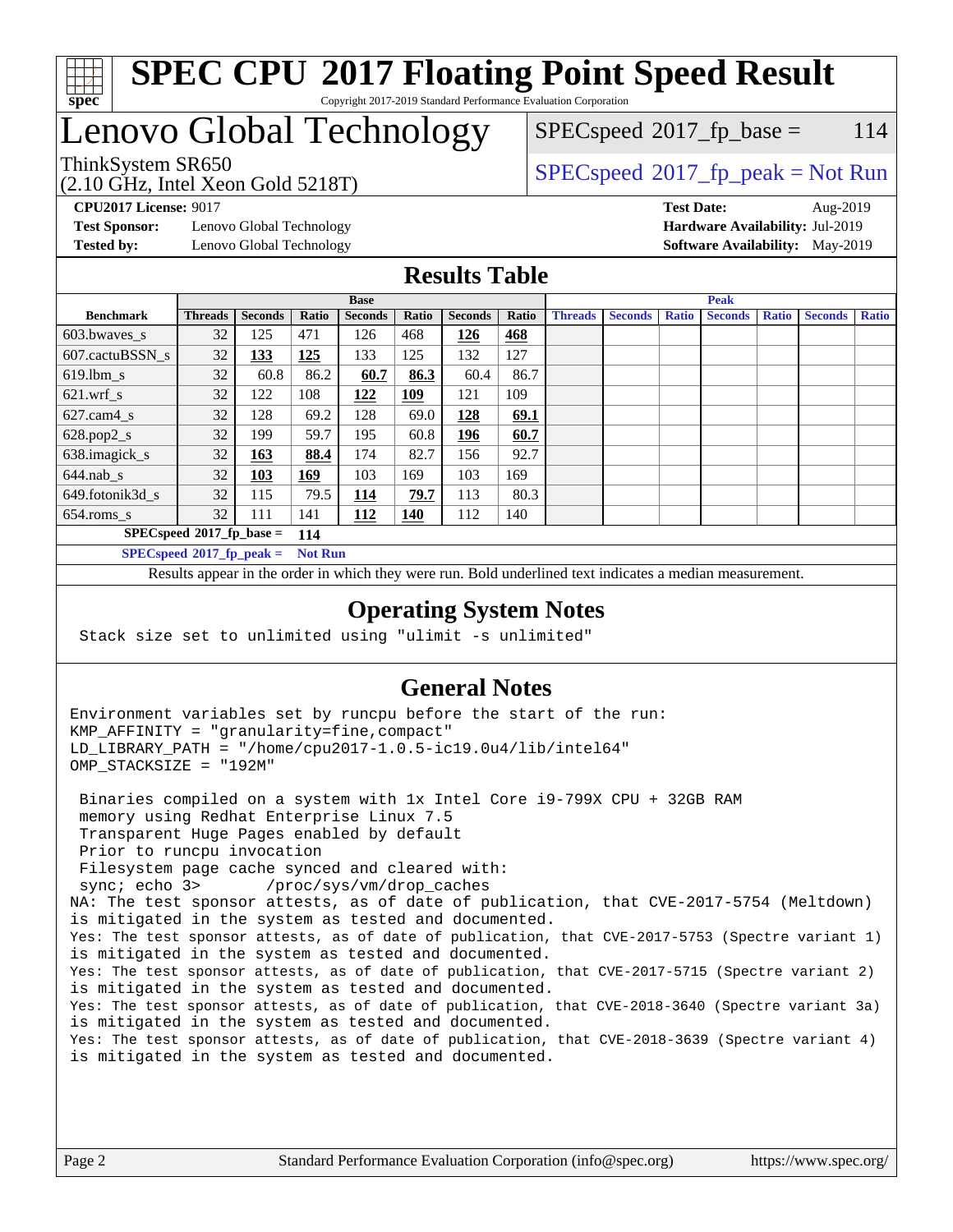| spec <sup>®</sup>                                                                                                                                                                                                                                                                                                                                                                                                                                                                                                                                                                                                                                                                                                                                                                                                                                                                                                                                                                                                                                         | Copyright 2017-2019 Standard Performance Evaluation Corporation                                                                                                                            | <b>SPEC CPU®2017 Floating Point Speed Result</b> |                                                                    |          |  |
|-----------------------------------------------------------------------------------------------------------------------------------------------------------------------------------------------------------------------------------------------------------------------------------------------------------------------------------------------------------------------------------------------------------------------------------------------------------------------------------------------------------------------------------------------------------------------------------------------------------------------------------------------------------------------------------------------------------------------------------------------------------------------------------------------------------------------------------------------------------------------------------------------------------------------------------------------------------------------------------------------------------------------------------------------------------|--------------------------------------------------------------------------------------------------------------------------------------------------------------------------------------------|--------------------------------------------------|--------------------------------------------------------------------|----------|--|
| Lenovo Global Technology                                                                                                                                                                                                                                                                                                                                                                                                                                                                                                                                                                                                                                                                                                                                                                                                                                                                                                                                                                                                                                  |                                                                                                                                                                                            | $SPEC speed^{\circ}2017$ fp base =               |                                                                    | 114      |  |
| ThinkSystem SR650<br>$(2.10 \text{ GHz}, \text{Intel Xeon Gold } 5218 \text{T})$                                                                                                                                                                                                                                                                                                                                                                                                                                                                                                                                                                                                                                                                                                                                                                                                                                                                                                                                                                          |                                                                                                                                                                                            | $SPEC speed^{\circ}2017\_fp\_peak = Not Run$     |                                                                    |          |  |
| <b>CPU2017 License: 9017</b><br><b>Test Sponsor:</b><br>Lenovo Global Technology<br><b>Tested by:</b><br>Lenovo Global Technology                                                                                                                                                                                                                                                                                                                                                                                                                                                                                                                                                                                                                                                                                                                                                                                                                                                                                                                         |                                                                                                                                                                                            | <b>Test Date:</b>                                | Hardware Availability: Jul-2019<br>Software Availability: May-2019 | Aug-2019 |  |
|                                                                                                                                                                                                                                                                                                                                                                                                                                                                                                                                                                                                                                                                                                                                                                                                                                                                                                                                                                                                                                                           | <b>Platform Notes</b>                                                                                                                                                                      |                                                  |                                                                    |          |  |
| Choose Operating Mode set to Maximum Performance<br>Choose Operating Mode set to Custom Mode<br>C-States set to Legacy<br>Hyper-Threading set to Disable<br>Adjacent Cache Prefetch set to Disable<br>Stale AtoS set to Enable<br>Sysinfo program /home/cpu2017-1.0.5-ic19.0u4/bin/sysinfo<br>Rev: r5974 of 2018-05-19 9bcde8f2999c33d61f64985e45859ea9<br>running on localhost.localdomain Thu Aug 8 17:31:24 2019<br>SUT (System Under Test) info as seen by some common utilities.<br>For more information on this section, see<br>https://www.spec.org/cpu2017/Docs/config.html#sysinfo<br>From /proc/cpuinfo<br>model name: $Intel(R)$ Xeon $(R)$ Gold 5218T CPU @ 2.10GHz<br>"physical id"s (chips)<br>2<br>32 "processors"<br>cores, siblings (Caution: counting these is hw and system dependent. The following<br>excerpts from /proc/cpuinfo might not be reliable. Use with caution.)<br>cpu cores : 16<br>siblings : 16<br>physical 0: cores 0 1 2 3 4 5 6 7 8 9 10 11 12 13 14 15<br>physical 1: cores 0 1 2 3 4 5 6 7 8 9 10 11 12 13 14 15 |                                                                                                                                                                                            |                                                  |                                                                    |          |  |
| From lscpu:<br>Architecture:<br>$CPU$ op-mode( $s$ ):<br>Byte Order:<br>CPU(s):<br>On-line $CPU(s)$ list:<br>Thread(s) per core:<br>Core(s) per socket:<br>Socket(s):<br>NUMA $node(s)$ :<br>Vendor ID:<br>CPU family:<br>Model:<br>Model name:<br>Stepping:<br>CPU MHz:<br>BogoMIPS:<br>Virtualization:<br>$L1d$ cache:<br>Lli cache:<br>L2 cache:                                                                                                                                                                                                                                                                                                                                                                                                                                                                                                                                                                                                                                                                                                       | x86 64<br>$32$ -bit, $64$ -bit<br>Little Endian<br>32<br>$0 - 31$<br>$\mathbf 1$<br>16<br>2<br>2<br>GenuineIntel<br>6<br>85<br>7<br>2100.000<br>4200.00<br>$VT - x$<br>32K<br>32K<br>1024K | $Intel(R) Xeon(R) Gold 5218T CPU @ 2.10GHz$      |                                                                    |          |  |
| (Continued on next page)                                                                                                                                                                                                                                                                                                                                                                                                                                                                                                                                                                                                                                                                                                                                                                                                                                                                                                                                                                                                                                  |                                                                                                                                                                                            |                                                  |                                                                    |          |  |
| Page 3                                                                                                                                                                                                                                                                                                                                                                                                                                                                                                                                                                                                                                                                                                                                                                                                                                                                                                                                                                                                                                                    | Standard Performance Evaluation Corporation (info@spec.org)                                                                                                                                |                                                  | https://www.spec.org/                                              |          |  |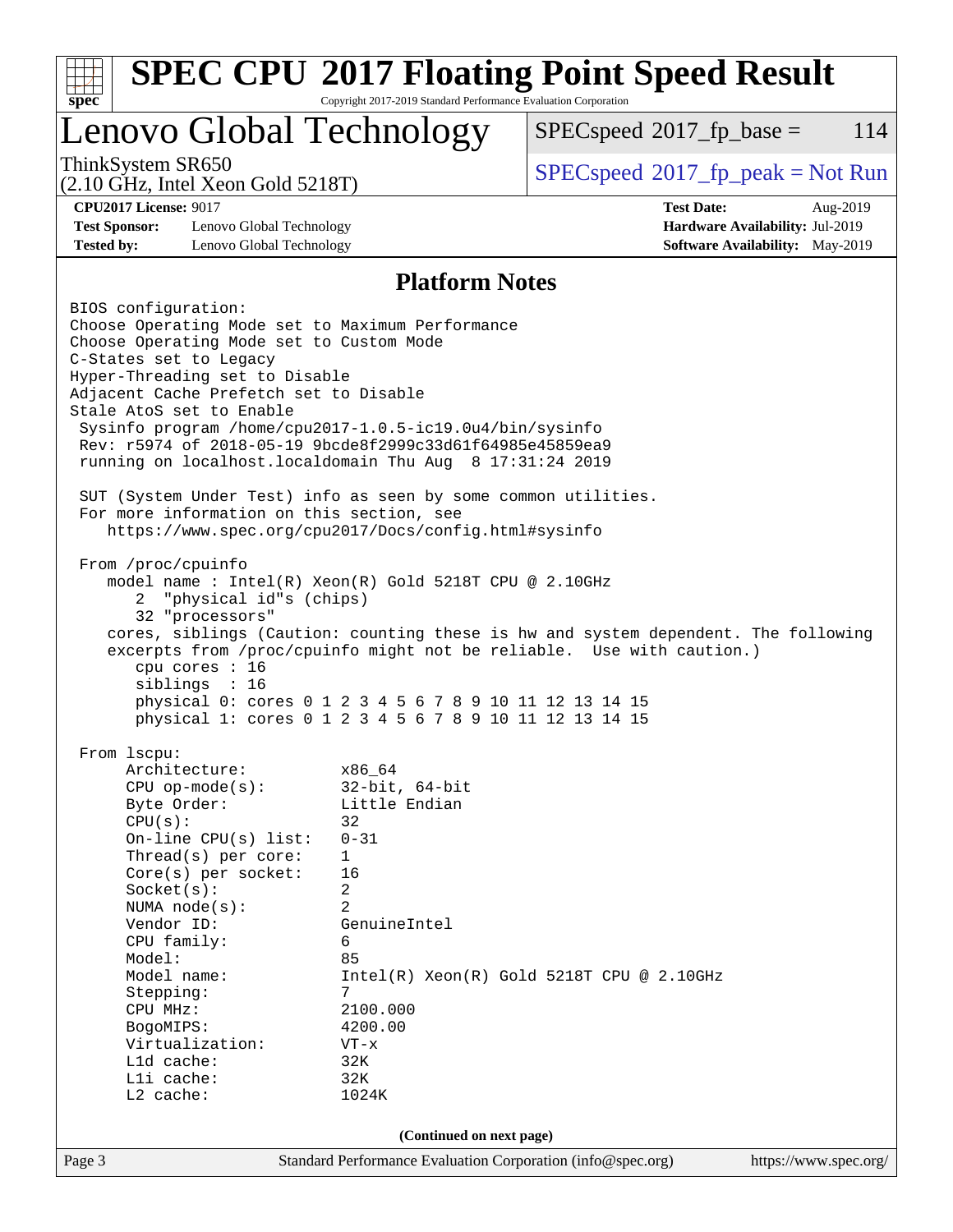| <b>SPEC CPU®2017 Floating Point Speed Result</b>                                                                                                                    |                                                               |  |  |  |  |  |  |
|---------------------------------------------------------------------------------------------------------------------------------------------------------------------|---------------------------------------------------------------|--|--|--|--|--|--|
| Spec<br>Copyright 2017-2019 Standard Performance Evaluation Corporation                                                                                             |                                                               |  |  |  |  |  |  |
| Lenovo Global Technology                                                                                                                                            | $SPEC speed^{\circ}2017$ _fp_base =<br>114                    |  |  |  |  |  |  |
| ThinkSystem SR650<br>$(2.10 \text{ GHz}, \text{Intel Xeon Gold } 5218 \text{T})$                                                                                    | $SPEC speed^{\circ}2017\_fp\_peak = Not Run$                  |  |  |  |  |  |  |
| <b>CPU2017 License: 9017</b>                                                                                                                                        | <b>Test Date:</b><br>Aug-2019                                 |  |  |  |  |  |  |
| <b>Test Sponsor:</b><br>Lenovo Global Technology                                                                                                                    | Hardware Availability: Jul-2019                               |  |  |  |  |  |  |
| <b>Software Availability:</b> May-2019<br><b>Tested by:</b><br>Lenovo Global Technology                                                                             |                                                               |  |  |  |  |  |  |
| <b>Platform Notes (Continued)</b>                                                                                                                                   |                                                               |  |  |  |  |  |  |
| L3 cache:<br>22528K                                                                                                                                                 |                                                               |  |  |  |  |  |  |
| NUMA node0 CPU(s):<br>$0 - 15$<br>NUMA nodel CPU(s):<br>$16 - 31$                                                                                                   |                                                               |  |  |  |  |  |  |
| Flags:                                                                                                                                                              | fpu vme de pse tsc msr pae mce cx8 apic sep mtrr pge mca cmov |  |  |  |  |  |  |
| pat pse36 clflush dts acpi mmx fxsr sse sse2 ss ht tm pbe syscall nx pdpelgb rdtscp                                                                                 |                                                               |  |  |  |  |  |  |
| lm constant_tsc art arch_perfmon pebs bts rep_good nopl xtopology nonstop_tsc<br>aperfmperf eagerfpu pni pclmulqdq dtes64 monitor ds_cpl vmx smx est tm2 ssse3 sdbg |                                                               |  |  |  |  |  |  |
| fma cx16 xtpr pdcm pcid dca sse4_1 sse4_2 x2apic movbe popcnt tsc_deadline_timer aes                                                                                |                                                               |  |  |  |  |  |  |
| xsave avx f16c rdrand lahf_lm abm 3dnowprefetch epb cat_13 cdp_13 intel_ppin                                                                                        |                                                               |  |  |  |  |  |  |
| intel_pt ssbd mba ibrs ibpb stibp ibrs_enhanced tpr_shadow vnmi flexpriority ept<br>vpid fsgsbase tsc_adjust bmil hle avx2 smep bmi2 erms invpcid rtm cqm mpx rdt_a |                                                               |  |  |  |  |  |  |
| avx512f avx512dq rdseed adx smap clflushopt clwb avx512cd avx512bw avx512vl xsaveopt                                                                                |                                                               |  |  |  |  |  |  |
| xsavec xgetbv1 cqm_llc cqm_occup_llc cqm_mbm_total cqm_mbm_local dtherm ida arat pln                                                                                |                                                               |  |  |  |  |  |  |
| pts pku ospke avx512_vnni spec_ctrl intel_stibp flush_lld arch_capabilities                                                                                         |                                                               |  |  |  |  |  |  |
| /proc/cpuinfo cache data<br>cache size : $22528$ KB                                                                                                                 |                                                               |  |  |  |  |  |  |
| From numactl --hardware WARNING: a numactl 'node' might or might not correspond to a<br>physical chip.<br>$available: 2 nodes (0-1)$                                |                                                               |  |  |  |  |  |  |
| node 0 cpus: 0 1 2 3 4 5 6 7 8 9 10 11 12 13 14 15                                                                                                                  |                                                               |  |  |  |  |  |  |
| node 0 size: 392889 MB                                                                                                                                              |                                                               |  |  |  |  |  |  |
| node 0 free: 383829 MB<br>node 1 cpus: 16 17 18 19 20 21 22 23 24 25 26 27 28 29 30 31                                                                              |                                                               |  |  |  |  |  |  |
| node 1 size: 393216 MB                                                                                                                                              |                                                               |  |  |  |  |  |  |
| node 1 free: 384273 MB                                                                                                                                              |                                                               |  |  |  |  |  |  |
| node distances:<br>node<br>0<br>1                                                                                                                                   |                                                               |  |  |  |  |  |  |
| 0:<br>10<br>21                                                                                                                                                      |                                                               |  |  |  |  |  |  |
| 1:21<br>10                                                                                                                                                          |                                                               |  |  |  |  |  |  |
| From /proc/meminfo                                                                                                                                                  |                                                               |  |  |  |  |  |  |
| MemTotal:<br>792241236 kB                                                                                                                                           |                                                               |  |  |  |  |  |  |
| HugePages_Total:<br>0<br>Hugepagesize:<br>2048 kB                                                                                                                   |                                                               |  |  |  |  |  |  |
|                                                                                                                                                                     |                                                               |  |  |  |  |  |  |
| From /etc/*release* /etc/*version*<br>os-release:                                                                                                                   |                                                               |  |  |  |  |  |  |
| NAME="Red Hat Enterprise Linux Server"                                                                                                                              |                                                               |  |  |  |  |  |  |
| VERSION="7.6 (Maipo)"                                                                                                                                               |                                                               |  |  |  |  |  |  |
| ID="rhel"<br>ID LIKE="fedora"                                                                                                                                       |                                                               |  |  |  |  |  |  |
| VARIANT="Server"                                                                                                                                                    |                                                               |  |  |  |  |  |  |
| VARIANT_ID="server"                                                                                                                                                 |                                                               |  |  |  |  |  |  |
| VERSION_ID="7.6"<br>PRETTY_NAME="Red Hat Enterprise Linux Server 7.6 (Maipo)"                                                                                       |                                                               |  |  |  |  |  |  |
|                                                                                                                                                                     |                                                               |  |  |  |  |  |  |
| (Continued on next page)                                                                                                                                            |                                                               |  |  |  |  |  |  |
| Page 4<br>Standard Performance Evaluation Corporation (info@spec.org)                                                                                               | https://www.spec.org/                                         |  |  |  |  |  |  |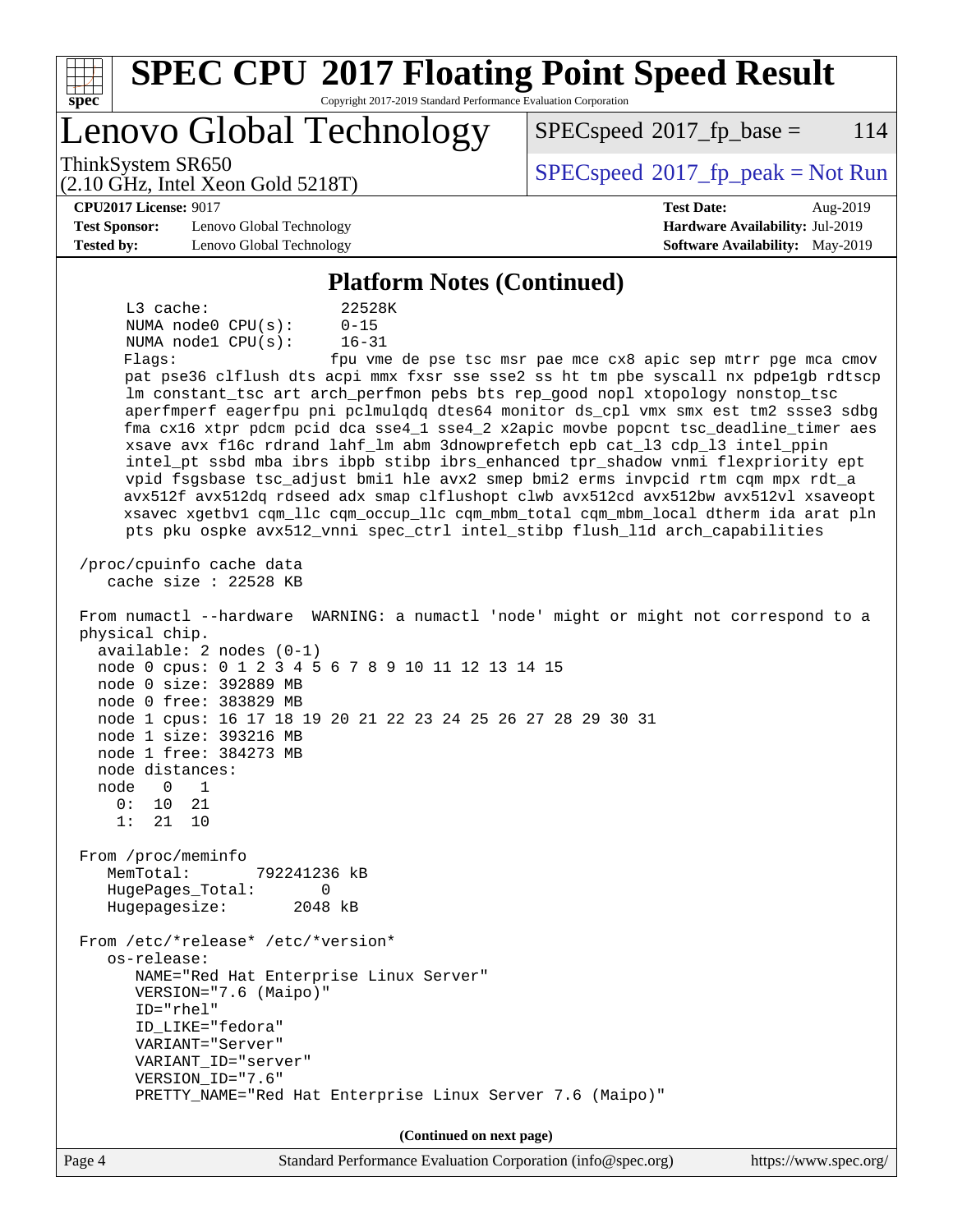| <b>SPEC CPU®2017 Floating Point Speed Result</b><br>Copyright 2017-2019 Standard Performance Evaluation Corporation<br>$spec^*$                                                                                                                                                                                                                                                                      |                                                                                                     |  |  |  |  |
|------------------------------------------------------------------------------------------------------------------------------------------------------------------------------------------------------------------------------------------------------------------------------------------------------------------------------------------------------------------------------------------------------|-----------------------------------------------------------------------------------------------------|--|--|--|--|
| Lenovo Global Technology                                                                                                                                                                                                                                                                                                                                                                             | $SPEC speed^{\circ}2017$ _fp_base =<br>114                                                          |  |  |  |  |
| ThinkSystem SR650<br>$(2.10 \text{ GHz}, \text{Intel Xeon Gold } 5218 \text{T})$                                                                                                                                                                                                                                                                                                                     | $SPEC speed^{\circ}2017\_fp\_peak = Not Run$                                                        |  |  |  |  |
| <b>CPU2017 License: 9017</b><br><b>Test Sponsor:</b><br>Lenovo Global Technology<br><b>Tested by:</b><br>Lenovo Global Technology                                                                                                                                                                                                                                                                    | <b>Test Date:</b><br>Aug-2019<br>Hardware Availability: Jul-2019<br>Software Availability: May-2019 |  |  |  |  |
| <b>Platform Notes (Continued)</b>                                                                                                                                                                                                                                                                                                                                                                    |                                                                                                     |  |  |  |  |
| redhat-release: Red Hat Enterprise Linux Server release 7.6 (Maipo)<br>system-release: Red Hat Enterprise Linux Server release 7.6 (Maipo)<br>system-release-cpe: cpe:/o:redhat:enterprise_linux:7.6:ga:server                                                                                                                                                                                       |                                                                                                     |  |  |  |  |
| uname $-a$ :<br>Linux localhost.localdomain 3.10.0-957.el7.x86_64 #1 SMP Thu Oct 4 20:48:51 UTC 2018<br>x86_64 x86_64 x86_64 GNU/Linux                                                                                                                                                                                                                                                               |                                                                                                     |  |  |  |  |
| Kernel self-reported vulnerability status:                                                                                                                                                                                                                                                                                                                                                           |                                                                                                     |  |  |  |  |
| CVE-2017-5754 (Meltdown):<br>Not affected<br>CVE-2017-5753 (Spectre variant 1): Mitigation: Load fences, __user pointer sanitization<br>CVE-2017-5715 (Spectre variant 2): Mitigation: Enhanced IBRS                                                                                                                                                                                                 |                                                                                                     |  |  |  |  |
| run-level 3 Aug 8 17:28                                                                                                                                                                                                                                                                                                                                                                              |                                                                                                     |  |  |  |  |
| SPEC is set to: /home/cpu2017-1.0.5-ic19.0u4<br>Type Size Used Avail Use% Mounted on<br>Filesystem<br>/dev/sdb2<br>xfs<br>689G<br>36G 653G<br>6% /home                                                                                                                                                                                                                                               |                                                                                                     |  |  |  |  |
| Additional information from dmidecode follows. WARNING: Use caution when you interpret<br>this section. The 'dmidecode' program reads system data which is "intended to allow<br>hardware to be accurately determined", but the intent may not be met, as there are<br>frequent changes to hardware, firmware, and the "DMTF SMBIOS" standard.<br>BIOS Lenovo -[IVE141E-2.30]- 07/02/2019<br>Memory: |                                                                                                     |  |  |  |  |
| 24x Samsung M393A4K40CB2-CVF 32 GB 2 rank 2933, configured at 2666                                                                                                                                                                                                                                                                                                                                   |                                                                                                     |  |  |  |  |
| (End of data from sysinfo program)                                                                                                                                                                                                                                                                                                                                                                   |                                                                                                     |  |  |  |  |
| <b>Compiler Version Notes</b>                                                                                                                                                                                                                                                                                                                                                                        |                                                                                                     |  |  |  |  |
| 619.1bm_s(base) 638.imagick_s(base) 644.nab_s(base)<br>C                                                                                                                                                                                                                                                                                                                                             |                                                                                                     |  |  |  |  |
| Intel(R) C Intel(R) 64 Compiler for applications running on Intel(R) 64,<br>Version 19.0.4.227 Build 20190416                                                                                                                                                                                                                                                                                        |                                                                                                     |  |  |  |  |
| Copyright (C) 1985-2019 Intel Corporation. All rights reserved.                                                                                                                                                                                                                                                                                                                                      |                                                                                                     |  |  |  |  |
| $C++$ , C, Fortran   607.cactuBSSN_s(base)                                                                                                                                                                                                                                                                                                                                                           |                                                                                                     |  |  |  |  |
| Intel(R) $C++$ Intel(R) 64 Compiler for applications running on Intel(R) 64,<br>Version 19.0.4.227 Build 20190416<br>Copyright (C) 1985-2019 Intel Corporation. All rights reserved.                                                                                                                                                                                                                 |                                                                                                     |  |  |  |  |
| (Continued on next page)                                                                                                                                                                                                                                                                                                                                                                             |                                                                                                     |  |  |  |  |
| Page 5<br>Standard Performance Evaluation Corporation (info@spec.org)                                                                                                                                                                                                                                                                                                                                | https://www.spec.org/                                                                               |  |  |  |  |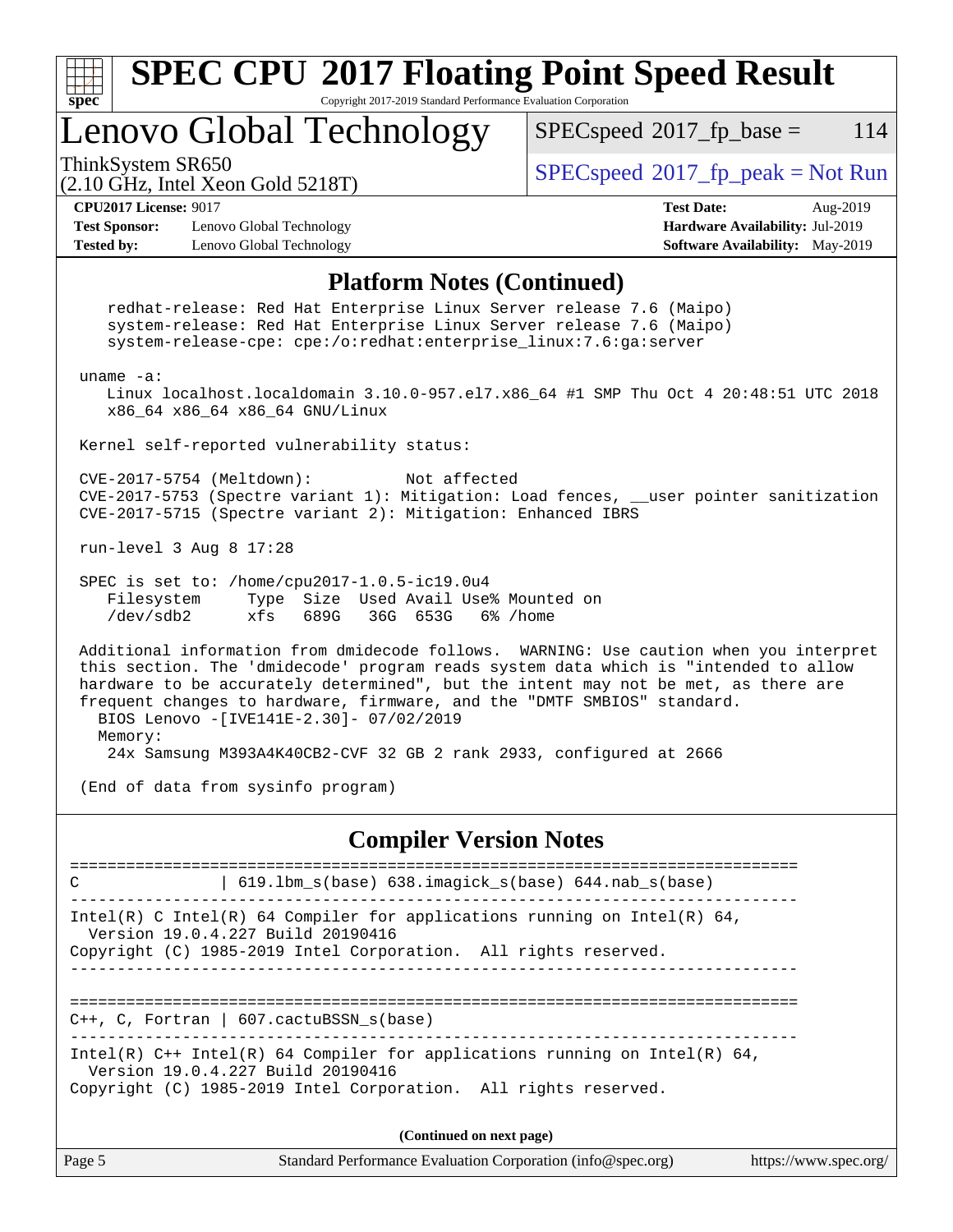

# **[SPEC CPU](http://www.spec.org/auto/cpu2017/Docs/result-fields.html#SPECCPU2017FloatingPointSpeedResult)[2017 Floating Point Speed Result](http://www.spec.org/auto/cpu2017/Docs/result-fields.html#SPECCPU2017FloatingPointSpeedResult)**

Copyright 2017-2019 Standard Performance Evaluation Corporation

## Lenovo Global Technology

 $SPECspeed^{\circ}2017_fp\_base = 114$  $SPECspeed^{\circ}2017_fp\_base = 114$ 

(2.10 GHz, Intel Xeon Gold 5218T)

ThinkSystem SR650<br>  $(2.10 \text{ GHz. Intel Yoon Gold 5218T})$   $SPEC speed^{\circ}2017\_fp\_peak = Not Run$ 

**[Test Sponsor:](http://www.spec.org/auto/cpu2017/Docs/result-fields.html#TestSponsor)** Lenovo Global Technology **[Hardware Availability:](http://www.spec.org/auto/cpu2017/Docs/result-fields.html#HardwareAvailability)** Jul-2019 **[Tested by:](http://www.spec.org/auto/cpu2017/Docs/result-fields.html#Testedby)** Lenovo Global Technology **[Software Availability:](http://www.spec.org/auto/cpu2017/Docs/result-fields.html#SoftwareAvailability)** May-2019

**[CPU2017 License:](http://www.spec.org/auto/cpu2017/Docs/result-fields.html#CPU2017License)** 9017 **[Test Date:](http://www.spec.org/auto/cpu2017/Docs/result-fields.html#TestDate)** Aug-2019

#### **[Compiler Version Notes \(Continued\)](http://www.spec.org/auto/cpu2017/Docs/result-fields.html#CompilerVersionNotes)**

| Intel(R) C Intel(R) 64 Compiler for applications running on Intel(R) 64,<br>Version 19.0.4.227 Build 20190416<br>Copyright (C) 1985-2019 Intel Corporation. All rights reserved.<br>$Intel(R)$ Fortran Intel(R) 64 Compiler for applications running on Intel(R)<br>64, Version 19.0.4.227 Build 20190416<br>Copyright (C) 1985-2019 Intel Corporation. All rights reserved. |  |
|------------------------------------------------------------------------------------------------------------------------------------------------------------------------------------------------------------------------------------------------------------------------------------------------------------------------------------------------------------------------------|--|
| Fortran $\qquad \qquad$ 603.bwaves s(base) 649.fotonik3d s(base) 654.roms s(base)                                                                                                                                                                                                                                                                                            |  |
| Intel(R) Fortran Intel(R) 64 Compiler for applications running on Intel(R)<br>64, Version 19.0.4.227 Build 20190416<br>Copyright (C) 1985-2019 Intel Corporation. All rights reserved.                                                                                                                                                                                       |  |
| Fortran, $C = \{621. \text{wrf s}(\text{base}) \}$ 627. cam4 s(base) 628. pop2 s(base)                                                                                                                                                                                                                                                                                       |  |
| Intel(R) Fortran Intel(R) 64 Compiler for applications running on Intel(R)<br>64, Version 19.0.4.227 Build 20190416<br>Copyright (C) 1985-2019 Intel Corporation. All rights reserved.<br>Intel(R) C Intel(R) 64 Compiler for applications running on Intel(R) 64,<br>Version 19.0.4.227 Build 20190416<br>Copyright (C) 1985-2019 Intel Corporation. All rights reserved.   |  |

### **[Base Compiler Invocation](http://www.spec.org/auto/cpu2017/Docs/result-fields.html#BaseCompilerInvocation)**

[C benchmarks](http://www.spec.org/auto/cpu2017/Docs/result-fields.html#Cbenchmarks):  $\text{icc}$  -m64 -std=c11 [Fortran benchmarks](http://www.spec.org/auto/cpu2017/Docs/result-fields.html#Fortranbenchmarks): [ifort -m64](http://www.spec.org/cpu2017/results/res2019q3/cpu2017-20190902-17398.flags.html#user_FCbase_intel_ifort_64bit_24f2bb282fbaeffd6157abe4f878425411749daecae9a33200eee2bee2fe76f3b89351d69a8130dd5949958ce389cf37ff59a95e7a40d588e8d3a57e0c3fd751) [Benchmarks using both Fortran and C](http://www.spec.org/auto/cpu2017/Docs/result-fields.html#BenchmarksusingbothFortranandC): [ifort -m64](http://www.spec.org/cpu2017/results/res2019q3/cpu2017-20190902-17398.flags.html#user_CC_FCbase_intel_ifort_64bit_24f2bb282fbaeffd6157abe4f878425411749daecae9a33200eee2bee2fe76f3b89351d69a8130dd5949958ce389cf37ff59a95e7a40d588e8d3a57e0c3fd751) [icc -m64 -std=c11](http://www.spec.org/cpu2017/results/res2019q3/cpu2017-20190902-17398.flags.html#user_CC_FCbase_intel_icc_64bit_c11_33ee0cdaae7deeeab2a9725423ba97205ce30f63b9926c2519791662299b76a0318f32ddfffdc46587804de3178b4f9328c46fa7c2b0cd779d7a61945c91cd35) [Benchmarks using Fortran, C, and C++:](http://www.spec.org/auto/cpu2017/Docs/result-fields.html#BenchmarksusingFortranCandCXX) [icpc -m64](http://www.spec.org/cpu2017/results/res2019q3/cpu2017-20190902-17398.flags.html#user_CC_CXX_FCbase_intel_icpc_64bit_4ecb2543ae3f1412ef961e0650ca070fec7b7afdcd6ed48761b84423119d1bf6bdf5cad15b44d48e7256388bc77273b966e5eb805aefd121eb22e9299b2ec9d9) [icc -m64 -std=c11](http://www.spec.org/cpu2017/results/res2019q3/cpu2017-20190902-17398.flags.html#user_CC_CXX_FCbase_intel_icc_64bit_c11_33ee0cdaae7deeeab2a9725423ba97205ce30f63b9926c2519791662299b76a0318f32ddfffdc46587804de3178b4f9328c46fa7c2b0cd779d7a61945c91cd35) [ifort -m64](http://www.spec.org/cpu2017/results/res2019q3/cpu2017-20190902-17398.flags.html#user_CC_CXX_FCbase_intel_ifort_64bit_24f2bb282fbaeffd6157abe4f878425411749daecae9a33200eee2bee2fe76f3b89351d69a8130dd5949958ce389cf37ff59a95e7a40d588e8d3a57e0c3fd751)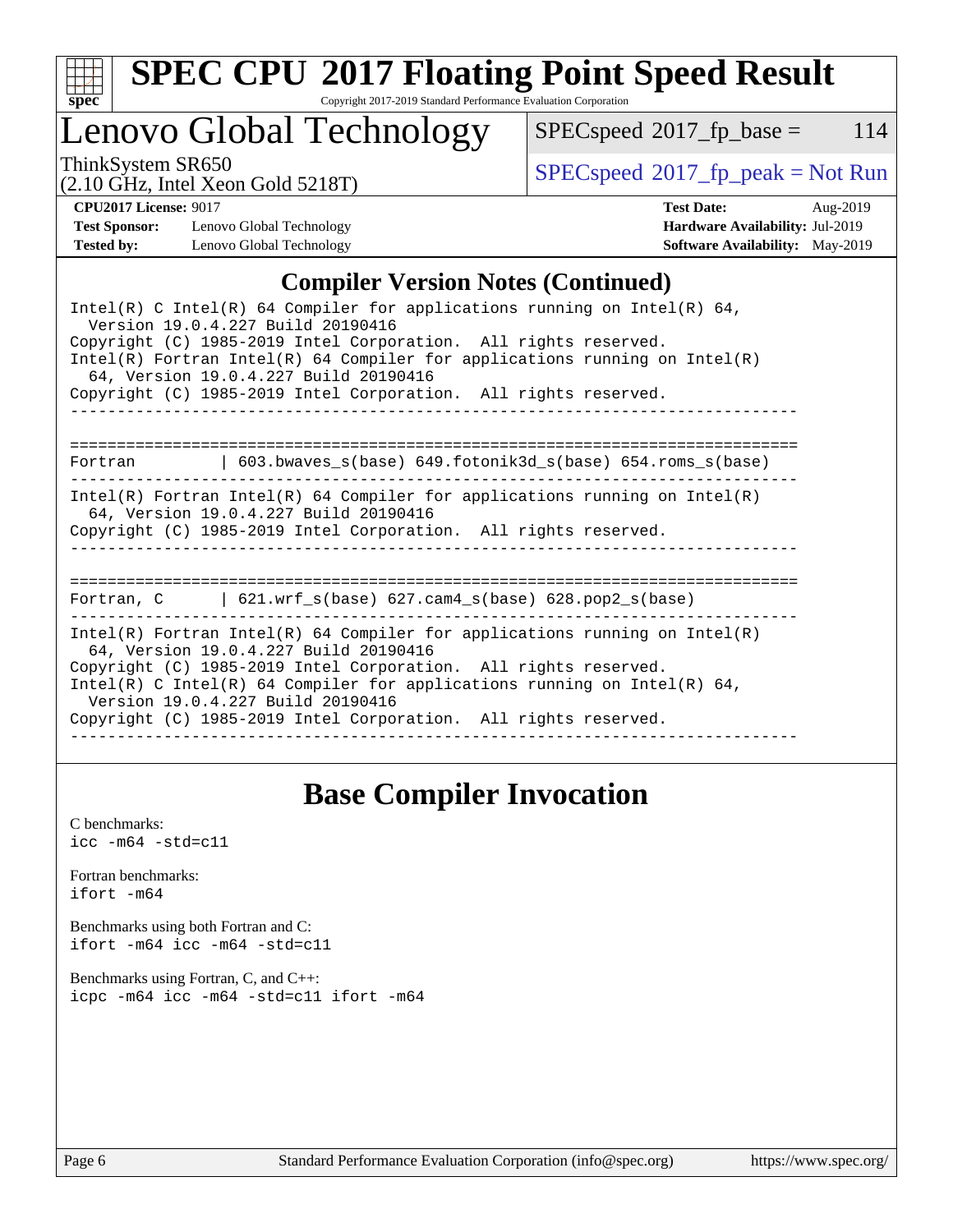

#### **[SPEC CPU](http://www.spec.org/auto/cpu2017/Docs/result-fields.html#SPECCPU2017FloatingPointSpeedResult)[2017 Floating Point Speed Result](http://www.spec.org/auto/cpu2017/Docs/result-fields.html#SPECCPU2017FloatingPointSpeedResult)** Copyright 2017-2019 Standard Performance Evaluation Corporation

## Lenovo Global Technology

 $SPEC speed^{\circ}2017$  fp base = 114

(2.10 GHz, Intel Xeon Gold 5218T)

ThinkSystem SR650<br>  $SPEC speed^{\circ}2017$  [p\_peak = Not Run

**[Test Sponsor:](http://www.spec.org/auto/cpu2017/Docs/result-fields.html#TestSponsor)** Lenovo Global Technology **[Hardware Availability:](http://www.spec.org/auto/cpu2017/Docs/result-fields.html#HardwareAvailability)** Jul-2019 **[Tested by:](http://www.spec.org/auto/cpu2017/Docs/result-fields.html#Testedby)** Lenovo Global Technology **[Software Availability:](http://www.spec.org/auto/cpu2017/Docs/result-fields.html#SoftwareAvailability)** May-2019

**[CPU2017 License:](http://www.spec.org/auto/cpu2017/Docs/result-fields.html#CPU2017License)** 9017 **[Test Date:](http://www.spec.org/auto/cpu2017/Docs/result-fields.html#TestDate)** Aug-2019

## **[Base Portability Flags](http://www.spec.org/auto/cpu2017/Docs/result-fields.html#BasePortabilityFlags)**

 603.bwaves\_s: [-DSPEC\\_LP64](http://www.spec.org/cpu2017/results/res2019q3/cpu2017-20190902-17398.flags.html#suite_basePORTABILITY603_bwaves_s_DSPEC_LP64) 607.cactuBSSN\_s: [-DSPEC\\_LP64](http://www.spec.org/cpu2017/results/res2019q3/cpu2017-20190902-17398.flags.html#suite_basePORTABILITY607_cactuBSSN_s_DSPEC_LP64) 619.lbm\_s: [-DSPEC\\_LP64](http://www.spec.org/cpu2017/results/res2019q3/cpu2017-20190902-17398.flags.html#suite_basePORTABILITY619_lbm_s_DSPEC_LP64) 621.wrf\_s: [-DSPEC\\_LP64](http://www.spec.org/cpu2017/results/res2019q3/cpu2017-20190902-17398.flags.html#suite_basePORTABILITY621_wrf_s_DSPEC_LP64) [-DSPEC\\_CASE\\_FLAG](http://www.spec.org/cpu2017/results/res2019q3/cpu2017-20190902-17398.flags.html#b621.wrf_s_baseCPORTABILITY_DSPEC_CASE_FLAG) [-convert big\\_endian](http://www.spec.org/cpu2017/results/res2019q3/cpu2017-20190902-17398.flags.html#user_baseFPORTABILITY621_wrf_s_convert_big_endian_c3194028bc08c63ac5d04de18c48ce6d347e4e562e8892b8bdbdc0214820426deb8554edfa529a3fb25a586e65a3d812c835984020483e7e73212c4d31a38223) 627.cam4\_s: [-DSPEC\\_LP64](http://www.spec.org/cpu2017/results/res2019q3/cpu2017-20190902-17398.flags.html#suite_basePORTABILITY627_cam4_s_DSPEC_LP64) [-DSPEC\\_CASE\\_FLAG](http://www.spec.org/cpu2017/results/res2019q3/cpu2017-20190902-17398.flags.html#b627.cam4_s_baseCPORTABILITY_DSPEC_CASE_FLAG) 628.pop2\_s: [-DSPEC\\_LP64](http://www.spec.org/cpu2017/results/res2019q3/cpu2017-20190902-17398.flags.html#suite_basePORTABILITY628_pop2_s_DSPEC_LP64) [-DSPEC\\_CASE\\_FLAG](http://www.spec.org/cpu2017/results/res2019q3/cpu2017-20190902-17398.flags.html#b628.pop2_s_baseCPORTABILITY_DSPEC_CASE_FLAG) [-convert big\\_endian](http://www.spec.org/cpu2017/results/res2019q3/cpu2017-20190902-17398.flags.html#user_baseFPORTABILITY628_pop2_s_convert_big_endian_c3194028bc08c63ac5d04de18c48ce6d347e4e562e8892b8bdbdc0214820426deb8554edfa529a3fb25a586e65a3d812c835984020483e7e73212c4d31a38223) [-assume byterecl](http://www.spec.org/cpu2017/results/res2019q3/cpu2017-20190902-17398.flags.html#user_baseFPORTABILITY628_pop2_s_assume_byterecl_7e47d18b9513cf18525430bbf0f2177aa9bf368bc7a059c09b2c06a34b53bd3447c950d3f8d6c70e3faf3a05c8557d66a5798b567902e8849adc142926523472) 638.imagick\_s: [-DSPEC\\_LP64](http://www.spec.org/cpu2017/results/res2019q3/cpu2017-20190902-17398.flags.html#suite_basePORTABILITY638_imagick_s_DSPEC_LP64) 644.nab\_s: [-DSPEC\\_LP64](http://www.spec.org/cpu2017/results/res2019q3/cpu2017-20190902-17398.flags.html#suite_basePORTABILITY644_nab_s_DSPEC_LP64) 649.fotonik3d\_s: [-DSPEC\\_LP64](http://www.spec.org/cpu2017/results/res2019q3/cpu2017-20190902-17398.flags.html#suite_basePORTABILITY649_fotonik3d_s_DSPEC_LP64) 654.roms\_s: [-DSPEC\\_LP64](http://www.spec.org/cpu2017/results/res2019q3/cpu2017-20190902-17398.flags.html#suite_basePORTABILITY654_roms_s_DSPEC_LP64)

## **[Base Optimization Flags](http://www.spec.org/auto/cpu2017/Docs/result-fields.html#BaseOptimizationFlags)**

[C benchmarks](http://www.spec.org/auto/cpu2017/Docs/result-fields.html#Cbenchmarks):

[-xCORE-AVX512](http://www.spec.org/cpu2017/results/res2019q3/cpu2017-20190902-17398.flags.html#user_CCbase_f-xCORE-AVX512) [-ipo](http://www.spec.org/cpu2017/results/res2019q3/cpu2017-20190902-17398.flags.html#user_CCbase_f-ipo) [-O3](http://www.spec.org/cpu2017/results/res2019q3/cpu2017-20190902-17398.flags.html#user_CCbase_f-O3) [-no-prec-div](http://www.spec.org/cpu2017/results/res2019q3/cpu2017-20190902-17398.flags.html#user_CCbase_f-no-prec-div) [-qopt-prefetch](http://www.spec.org/cpu2017/results/res2019q3/cpu2017-20190902-17398.flags.html#user_CCbase_f-qopt-prefetch) [-ffinite-math-only](http://www.spec.org/cpu2017/results/res2019q3/cpu2017-20190902-17398.flags.html#user_CCbase_f_finite_math_only_cb91587bd2077682c4b38af759c288ed7c732db004271a9512da14a4f8007909a5f1427ecbf1a0fb78ff2a814402c6114ac565ca162485bbcae155b5e4258871) [-qopt-mem-layout-trans=4](http://www.spec.org/cpu2017/results/res2019q3/cpu2017-20190902-17398.flags.html#user_CCbase_f-qopt-mem-layout-trans_fa39e755916c150a61361b7846f310bcdf6f04e385ef281cadf3647acec3f0ae266d1a1d22d972a7087a248fd4e6ca390a3634700869573d231a252c784941a8) [-qopenmp](http://www.spec.org/cpu2017/results/res2019q3/cpu2017-20190902-17398.flags.html#user_CCbase_qopenmp_16be0c44f24f464004c6784a7acb94aca937f053568ce72f94b139a11c7c168634a55f6653758ddd83bcf7b8463e8028bb0b48b77bcddc6b78d5d95bb1df2967) [-DSPEC\\_OPENMP](http://www.spec.org/cpu2017/results/res2019q3/cpu2017-20190902-17398.flags.html#suite_CCbase_DSPEC_OPENMP)

[Fortran benchmarks](http://www.spec.org/auto/cpu2017/Docs/result-fields.html#Fortranbenchmarks):

[-DSPEC\\_OPENMP](http://www.spec.org/cpu2017/results/res2019q3/cpu2017-20190902-17398.flags.html#suite_FCbase_DSPEC_OPENMP) [-xCORE-AVX512](http://www.spec.org/cpu2017/results/res2019q3/cpu2017-20190902-17398.flags.html#user_FCbase_f-xCORE-AVX512) [-ipo](http://www.spec.org/cpu2017/results/res2019q3/cpu2017-20190902-17398.flags.html#user_FCbase_f-ipo) [-O3](http://www.spec.org/cpu2017/results/res2019q3/cpu2017-20190902-17398.flags.html#user_FCbase_f-O3) [-no-prec-div](http://www.spec.org/cpu2017/results/res2019q3/cpu2017-20190902-17398.flags.html#user_FCbase_f-no-prec-div) [-qopt-prefetch](http://www.spec.org/cpu2017/results/res2019q3/cpu2017-20190902-17398.flags.html#user_FCbase_f-qopt-prefetch) [-ffinite-math-only](http://www.spec.org/cpu2017/results/res2019q3/cpu2017-20190902-17398.flags.html#user_FCbase_f_finite_math_only_cb91587bd2077682c4b38af759c288ed7c732db004271a9512da14a4f8007909a5f1427ecbf1a0fb78ff2a814402c6114ac565ca162485bbcae155b5e4258871) [-qopt-mem-layout-trans=4](http://www.spec.org/cpu2017/results/res2019q3/cpu2017-20190902-17398.flags.html#user_FCbase_f-qopt-mem-layout-trans_fa39e755916c150a61361b7846f310bcdf6f04e385ef281cadf3647acec3f0ae266d1a1d22d972a7087a248fd4e6ca390a3634700869573d231a252c784941a8) [-qopenmp](http://www.spec.org/cpu2017/results/res2019q3/cpu2017-20190902-17398.flags.html#user_FCbase_qopenmp_16be0c44f24f464004c6784a7acb94aca937f053568ce72f94b139a11c7c168634a55f6653758ddd83bcf7b8463e8028bb0b48b77bcddc6b78d5d95bb1df2967) [-nostandard-realloc-lhs](http://www.spec.org/cpu2017/results/res2019q3/cpu2017-20190902-17398.flags.html#user_FCbase_f_2003_std_realloc_82b4557e90729c0f113870c07e44d33d6f5a304b4f63d4c15d2d0f1fab99f5daaed73bdb9275d9ae411527f28b936061aa8b9c8f2d63842963b95c9dd6426b8a)

[Benchmarks using both Fortran and C](http://www.spec.org/auto/cpu2017/Docs/result-fields.html#BenchmarksusingbothFortranandC):

[-xCORE-AVX512](http://www.spec.org/cpu2017/results/res2019q3/cpu2017-20190902-17398.flags.html#user_CC_FCbase_f-xCORE-AVX512) [-ipo](http://www.spec.org/cpu2017/results/res2019q3/cpu2017-20190902-17398.flags.html#user_CC_FCbase_f-ipo) [-O3](http://www.spec.org/cpu2017/results/res2019q3/cpu2017-20190902-17398.flags.html#user_CC_FCbase_f-O3) [-no-prec-div](http://www.spec.org/cpu2017/results/res2019q3/cpu2017-20190902-17398.flags.html#user_CC_FCbase_f-no-prec-div) [-qopt-prefetch](http://www.spec.org/cpu2017/results/res2019q3/cpu2017-20190902-17398.flags.html#user_CC_FCbase_f-qopt-prefetch) [-ffinite-math-only](http://www.spec.org/cpu2017/results/res2019q3/cpu2017-20190902-17398.flags.html#user_CC_FCbase_f_finite_math_only_cb91587bd2077682c4b38af759c288ed7c732db004271a9512da14a4f8007909a5f1427ecbf1a0fb78ff2a814402c6114ac565ca162485bbcae155b5e4258871) [-qopt-mem-layout-trans=4](http://www.spec.org/cpu2017/results/res2019q3/cpu2017-20190902-17398.flags.html#user_CC_FCbase_f-qopt-mem-layout-trans_fa39e755916c150a61361b7846f310bcdf6f04e385ef281cadf3647acec3f0ae266d1a1d22d972a7087a248fd4e6ca390a3634700869573d231a252c784941a8) [-qopenmp](http://www.spec.org/cpu2017/results/res2019q3/cpu2017-20190902-17398.flags.html#user_CC_FCbase_qopenmp_16be0c44f24f464004c6784a7acb94aca937f053568ce72f94b139a11c7c168634a55f6653758ddd83bcf7b8463e8028bb0b48b77bcddc6b78d5d95bb1df2967) [-DSPEC\\_OPENMP](http://www.spec.org/cpu2017/results/res2019q3/cpu2017-20190902-17398.flags.html#suite_CC_FCbase_DSPEC_OPENMP) [-nostandard-realloc-lhs](http://www.spec.org/cpu2017/results/res2019q3/cpu2017-20190902-17398.flags.html#user_CC_FCbase_f_2003_std_realloc_82b4557e90729c0f113870c07e44d33d6f5a304b4f63d4c15d2d0f1fab99f5daaed73bdb9275d9ae411527f28b936061aa8b9c8f2d63842963b95c9dd6426b8a)

[Benchmarks using Fortran, C, and C++:](http://www.spec.org/auto/cpu2017/Docs/result-fields.html#BenchmarksusingFortranCandCXX)

[-xCORE-AVX512](http://www.spec.org/cpu2017/results/res2019q3/cpu2017-20190902-17398.flags.html#user_CC_CXX_FCbase_f-xCORE-AVX512) [-ipo](http://www.spec.org/cpu2017/results/res2019q3/cpu2017-20190902-17398.flags.html#user_CC_CXX_FCbase_f-ipo) [-O3](http://www.spec.org/cpu2017/results/res2019q3/cpu2017-20190902-17398.flags.html#user_CC_CXX_FCbase_f-O3) [-no-prec-div](http://www.spec.org/cpu2017/results/res2019q3/cpu2017-20190902-17398.flags.html#user_CC_CXX_FCbase_f-no-prec-div) [-qopt-prefetch](http://www.spec.org/cpu2017/results/res2019q3/cpu2017-20190902-17398.flags.html#user_CC_CXX_FCbase_f-qopt-prefetch) [-ffinite-math-only](http://www.spec.org/cpu2017/results/res2019q3/cpu2017-20190902-17398.flags.html#user_CC_CXX_FCbase_f_finite_math_only_cb91587bd2077682c4b38af759c288ed7c732db004271a9512da14a4f8007909a5f1427ecbf1a0fb78ff2a814402c6114ac565ca162485bbcae155b5e4258871) [-qopt-mem-layout-trans=4](http://www.spec.org/cpu2017/results/res2019q3/cpu2017-20190902-17398.flags.html#user_CC_CXX_FCbase_f-qopt-mem-layout-trans_fa39e755916c150a61361b7846f310bcdf6f04e385ef281cadf3647acec3f0ae266d1a1d22d972a7087a248fd4e6ca390a3634700869573d231a252c784941a8) [-qopenmp](http://www.spec.org/cpu2017/results/res2019q3/cpu2017-20190902-17398.flags.html#user_CC_CXX_FCbase_qopenmp_16be0c44f24f464004c6784a7acb94aca937f053568ce72f94b139a11c7c168634a55f6653758ddd83bcf7b8463e8028bb0b48b77bcddc6b78d5d95bb1df2967) [-DSPEC\\_OPENMP](http://www.spec.org/cpu2017/results/res2019q3/cpu2017-20190902-17398.flags.html#suite_CC_CXX_FCbase_DSPEC_OPENMP) [-nostandard-realloc-lhs](http://www.spec.org/cpu2017/results/res2019q3/cpu2017-20190902-17398.flags.html#user_CC_CXX_FCbase_f_2003_std_realloc_82b4557e90729c0f113870c07e44d33d6f5a304b4f63d4c15d2d0f1fab99f5daaed73bdb9275d9ae411527f28b936061aa8b9c8f2d63842963b95c9dd6426b8a)

[The flags files that were used to format this result can be browsed at](tmsearch)

<http://www.spec.org/cpu2017/flags/Intel-ic18.0-official-linux64.2019-04-02.html> <http://www.spec.org/cpu2017/flags/Lenovo-Platform-SPECcpu2017-Flags-V1.2-CLX-D.html>

[You can also download the XML flags sources by saving the following links:](tmsearch) <http://www.spec.org/cpu2017/flags/Intel-ic18.0-official-linux64.2019-04-02.xml> <http://www.spec.org/cpu2017/flags/Lenovo-Platform-SPECcpu2017-Flags-V1.2-CLX-D.xml>